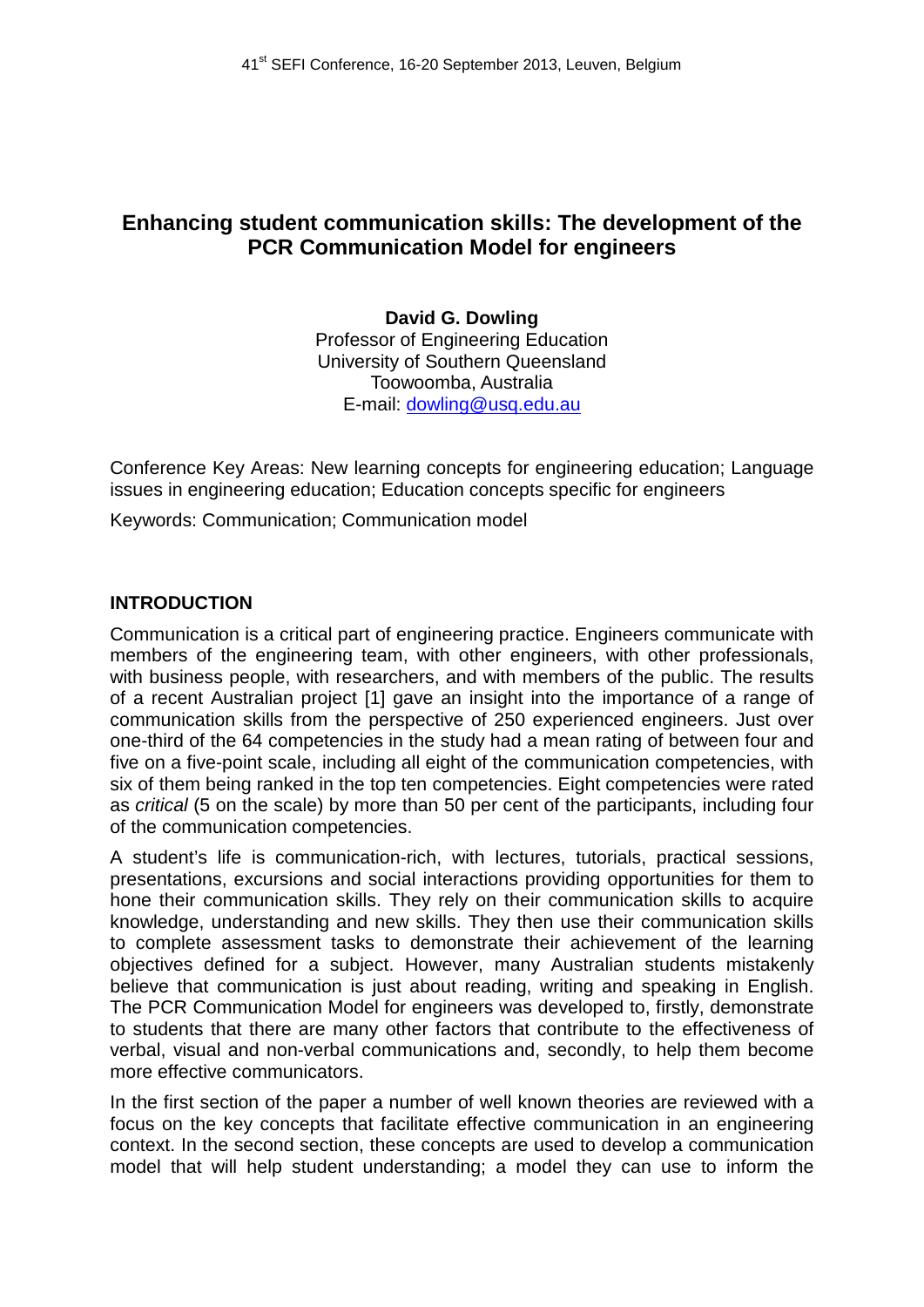development of the many communication items they will prepare while they are at university and during their career.

## **1 EXPLORING COMMUNICATION MODELS**

Research in the communication field is undertaken by people from a number of disciplines such as psychology, the social sciences, mass media, and journalism. Many theories have been developed and generally they are associated with one or more of those disciplines. Communication theories may also be categorised by the type of communication, for example: inter-personal communication; mass media; or organisational behaviour.

### **1.1 The purpose of communication**

Writing around 300 BC, Aristotle stated in his treatise on rhetoric that the primary purpose of communication was persuasion; that is, creating a desired response in the listeners [2]. Aristotle defined three elements of persuasion in speech-making: the character (ethos) of the speaker; the production of a certain attitude in the hearer; and the argument itself [2]. Of these elements of speech-making (speaker, message, and listener) Aristotle believed that it was the listener that held the key to the success of the speech, i.e. whether the purpose of the communication was achieved.



**Figure 1: A model of Aristotle's components of speech-making**

Figure 1 shows the key concepts of Aristotle's model of speech-making. These fundamental concepts are still valid today, not just in speech-making, but also in many other forms of communication. The most important concept is that the *purpose* of a communication is to create a desired *response* in the listener.

### **1.2 Communication is a process**

Lasswell [3] used a five component question to suggest that communication is a process: *Who >Says what > In what channel > To Whom > With what effect?* When compared to Aristotle's model, the only new component is the concept of a *channel* of communication i.e. the way a message is transferred from the speaker to the listener. The paper [3] also introduced two other concepts: *message handlers* and *message controllers.* It suggested that printers, distributors, broadcast engineers, and telephone technicians were examples of message handlers, while radio announcers, editors, and censors were examples of message controllers.

### **1.3 Communications are transmitted and received**

A year later Shannon and Weaver [4] reported on a model they had developed that was based on contemporary telecommunications technology. Through the use of the terms *Information Source* and *Destination* rather than *Speaker* and *Listener,* this model expanded the notion of communication beyond speech*.* The model also introduced two additional components: a *transmitter* and a *receiver* (see Figure 2). They also highlighted the fact that a message can be subject to interference, which they called *noise,* and this can mean a message may not reach a receiver, or may be misinterpreted by the receiver. An example of the impact of noise is the difficulty of having a conversation in a crowded room.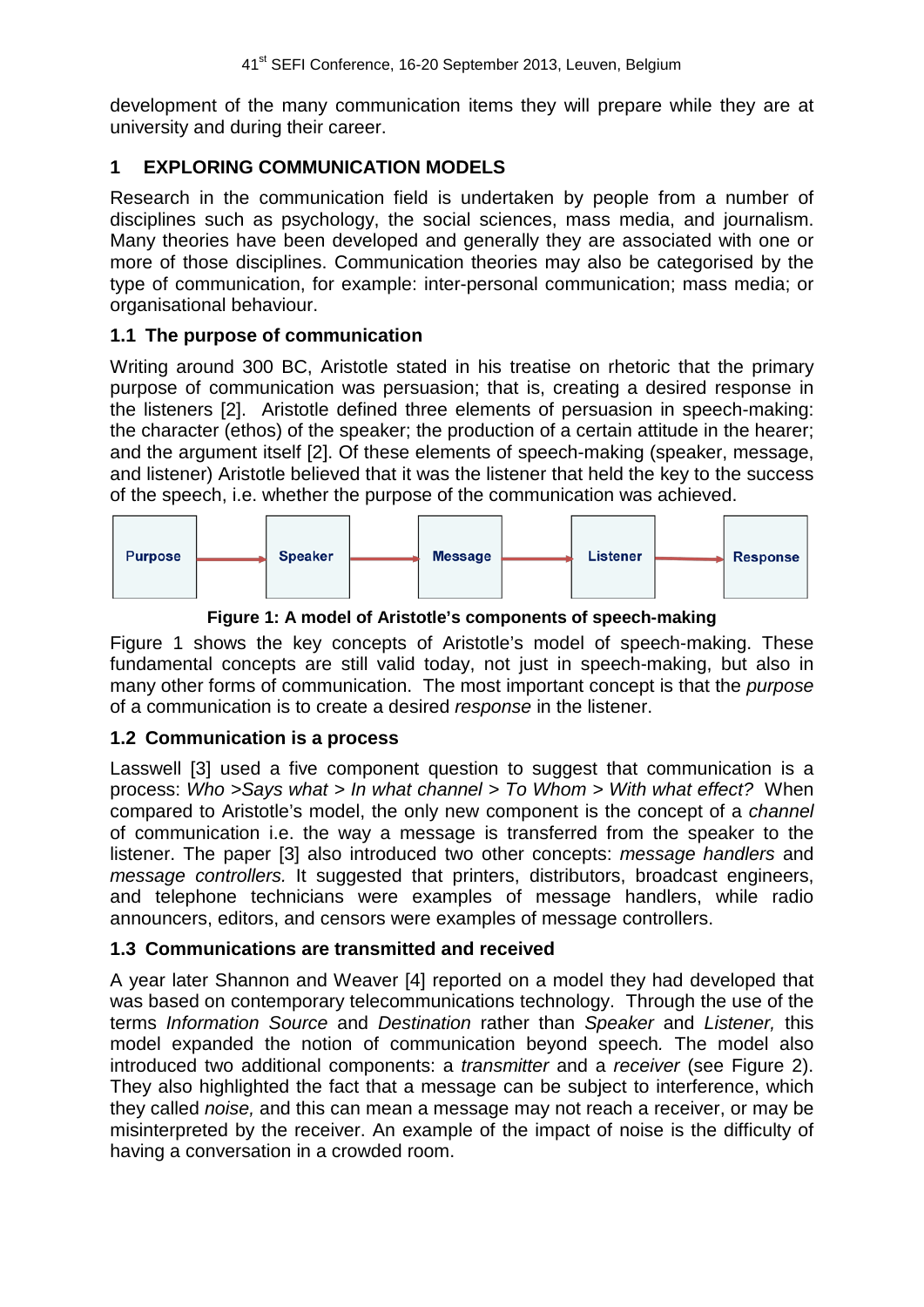This type of model is often referred to as a *transactional* model and has been criticised because it is unidirectional and disregards the personal dimensions of communication.



**Figure 2: The Shannon-Weaver communication model (Source: [4], P7)**

#### **1.4 The communication gatekeeper**

The concept of a *message controller* [3] re-emerged in later models, although the terms *intermediary* or *gatekeeper* were used to describe this role [5]. In gatekeeper models the intermediaries are located between the *source* and the *destination* where they occupy a position of power as they may change, or even stop, a message before it is received by the audience. Some contemporary examples of gatekeepers are: editors; reviewers; public relations consultants; and TV directors and producers. An example of this two-step communication process is a radio talk-back session where a delay of at least four seconds is built into the transmission process to allow the producer to terminate a conversation if it goes 'off-topic'.

The gatekeeper role is widely used in engineering practice where, typically, reports, designs and correspondence require the approval of supervisors or company directors before they can be forwarded to clients. This is a critical role as the gatekeeper is responsible for ensuring that the information in a message is both accurate, precise and meets the company's legal and quality requirements.

From the models described in the preceding sections it is apparent that the key concepts to be included in a communication model are: *Purpose; source; transmitter; message; channel; gatekeeper; noise, receiver, destination, and response.*

### **1.5 The factors that influence communication**

The SMCR model [6] was developed after a lengthy analysis of the communication process, beginning with the purpose [2] of communication: '... *all communication has as its purpose, its goal, the production of a response. When we learn to phrase our purposes in terms of specific responses from those attending to our messages, we have taken the first step towards efficient and effective communication'* ([6] p.12). This reinforces the importance of purpose: *who do we aim to affect; and how?*

The SMCR model [6] is reproduced in Figure 3 and shows the ingredients of a person-to-person communication. Because of the combined roles of the source and receiver, the figure only shows four components: **S**ource; **M**essage; **C**hannel; and **R**eceiver. This model is extremely useful as it lists the key factors that influence each of the four components of a communication. In this person-to-person model, the source and encoder are combined in one person and the decoder and receiver in a second person. For other forms of communication these two roles may be separated, for example, one person may write a storyline for an advertisement which is then encoded by others to produce different messages (e.g. text, graphics and video) for the different channels that will be used, such as print, radio and television.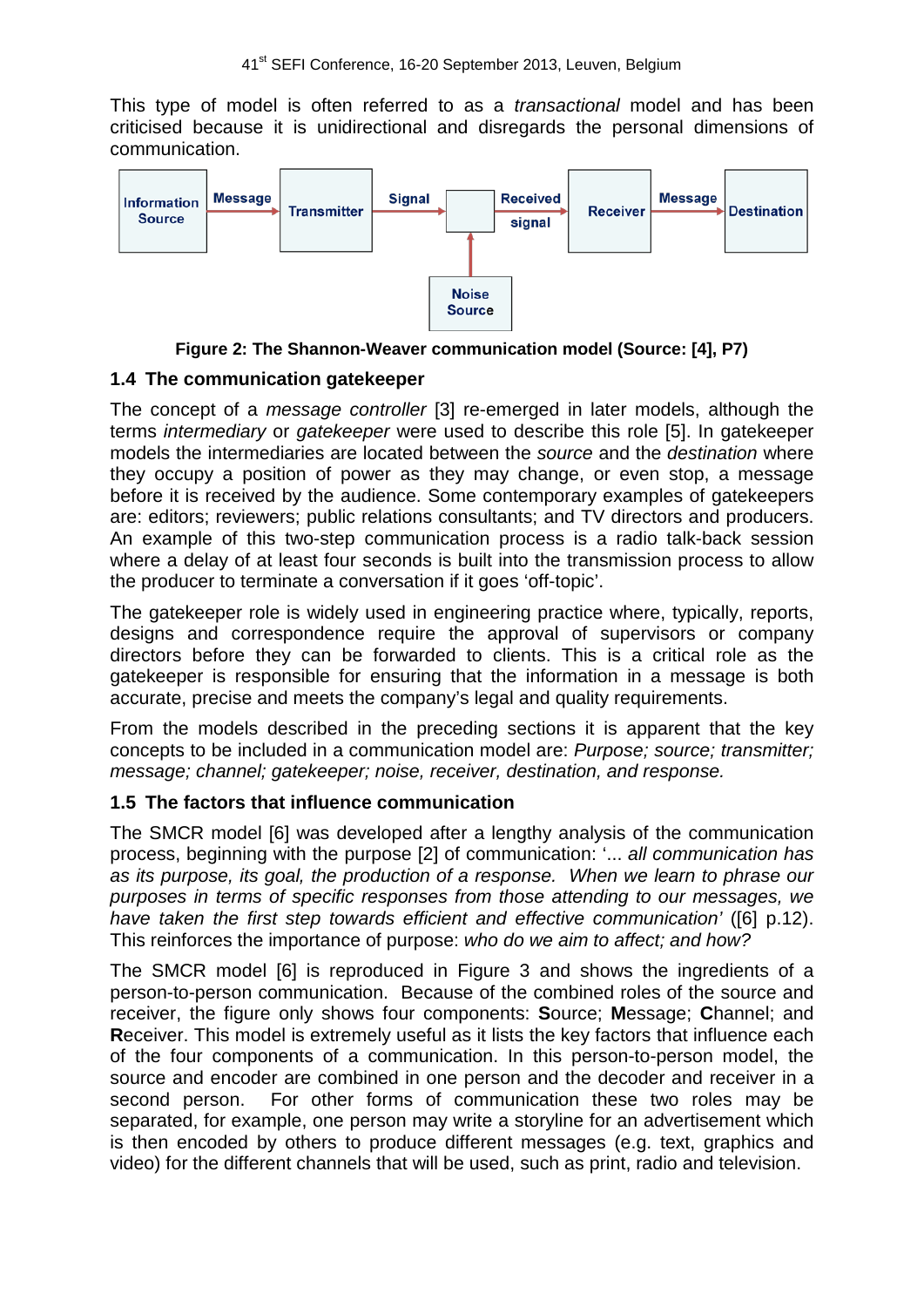Berlo [6] used the term *fidelity* to describe the quality of a communication. A high fidelity communication will have the desired response from the receiver, a low fidelity communication will not, perhaps because the message was distorted, or not understood. *'Noise and fidelity are two sides of the same coin. Eliminating noise increases fidelity; the production of noise reduces fidelity'* ([6] pp.40-41).





### **1.6 Forms of communication**

In addition to verbal forms of communication such as speaking, writing and reading, there are non-verbal and visual forms of communication. Non-verbal communication is the term used to describe methods of communication that do not use words. Some examples are: facial expressions, hand movements, food, music, and the ambience in a restaurant. A message may be totally communicated by verbal methods, for example an email, by non-verbal means, such as a hand gesture, or by a mix of these communication methods. Knapp reported that *'In a normal two-person conversation, the verbal components carry less than 35 per cent of the social meaning of the situation; more than 65 per cent of the social meaning is carried in the non-verbal band'* ([7] p. 15).

Non-verbal methods of communication are not well-defined and they are learned through experience. The variety of meanings that can be conveyed when they are used may mean that people misinterpret these forms of communication. For example, culture influences the way non-verbal communication methods such as dress, gestures and time are interpreted. In addition, non-verbal communication methods often involve different senses (the channels in Figure 3) than verbal methods, for example, smell, taste and touch.

Visual communication methods are used to convey messages in many professions and are particularly important for engineers. This is because a visual method may be the only way to communicate a design, construction details, or the condition of a component. Some visual communication methods use both verbal and non-verbal communication methods, for example, a plan incorporates words and symbols as well as non-verbal information.

### **1.7 Feedback**

Many communications are two-way processes, for example, a conversation between two people. As the conversation continues, the roles of participants change from source to receiver and back again. In other forms of communication such as report writing, *feedback* on initial drafts can be an important part of the process of preparing quality reports. The concept of a feedback loop grew out of the cybernetics work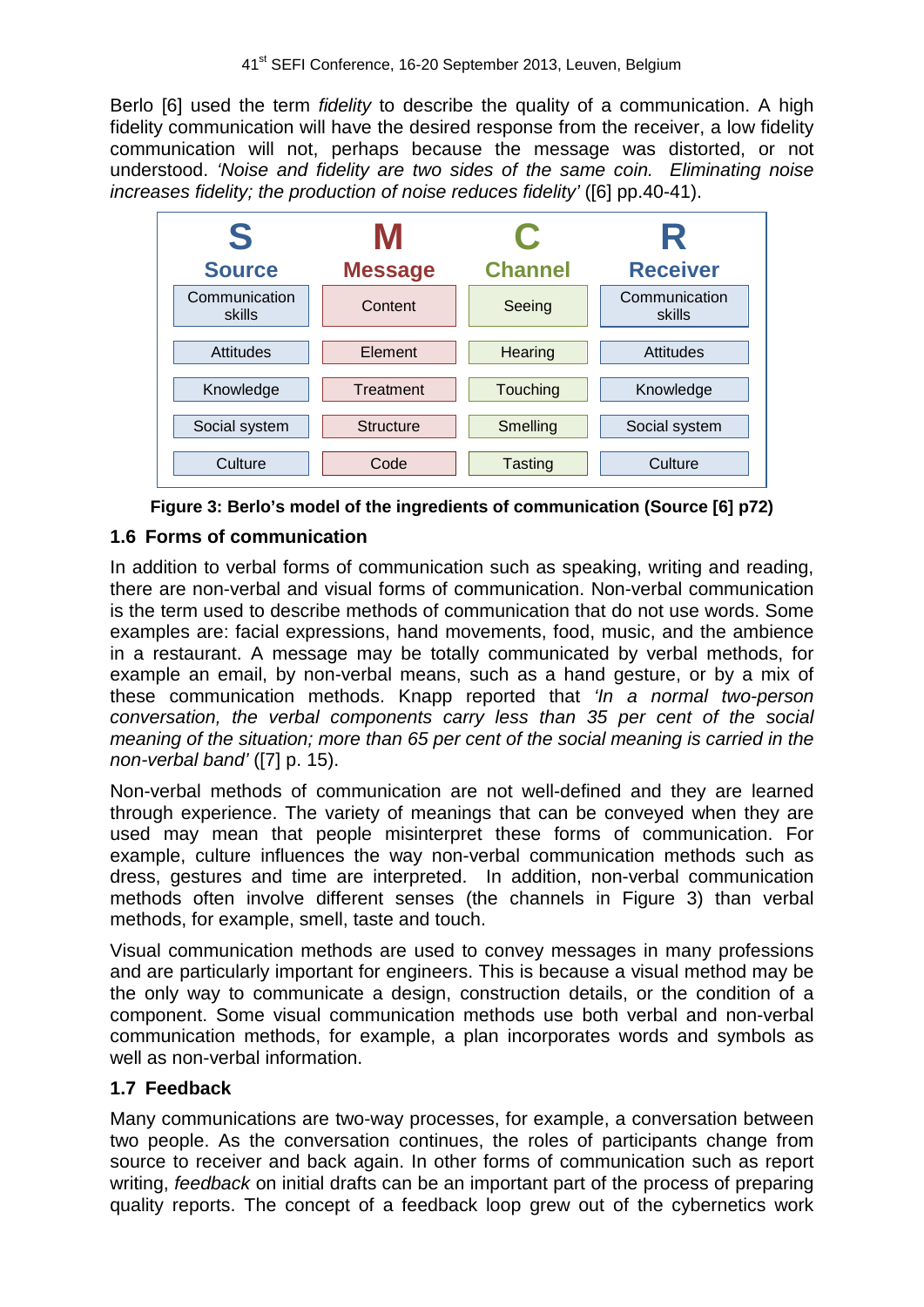conducted by Weiner [8] [9]. While Berlo [6] and others acknowledged this fact, Wyer [10] was the first to suggest that a feedback loop should be incorporated in any model of the communication process.

#### **1.8 Communication contexts**

Foulger's [5] ecological model of the communication process captures the key concepts of the previous models, including the feedback loop, and incorporates some new concepts (see Figure 4):

- Senders are called *creators*: People use their creativity when they develop a message and they learn about different media through experimentation and use.
- Messages are created and consumed using language, in the context of media.
- Receivers are called *consumers*: This seemingly subtle change in terminology highlights the fact that the receiver can choose whether to receive a message or not. This is emphasised in the figure by the direction of the arrows which go from the consumer to the message. This is an important concept as it highlights the power the consumer (or audience) has in the communication process.
- *Contexts*: People create and interpret messages within the contexts of their perspectives, for example, languages and relationships.

In this interactive model, feedback is depicted at a much higher level of abstraction than the messages.



Have perspectives of and relationships with

#### **Figure 4: An ecological model of the communication process (Source [5] p. 7)**

### **2 A COMMUNICATION MODEL FOR ENGINEERS**

In this section, the key concepts and components from the models discussed in the previous section are synthesised to develop a model that can be used by students and engineers to plan and analyse a communication. The simple transactional model reproduced in Figure 5 also includes the terms *assemble* and *transmit* to indicate that communication may consist of a number of messages that are assembled to create a *communication package*, which is then transmitted using one or more channels.

For example, when someone speaks, they use their voice to transmit words, and the pitch, tone and volume of their voice to add other levels of meaning to those words and the message. They may also use facial expressions and body language to transmit other components of the message. Thus, the communication package consists of the message in words; the message conveyed by the pitch, tone and volume of their voice; and the non-verbal messages. The non-verbal components of the message may be assembled either consciously or unconsciously. For example,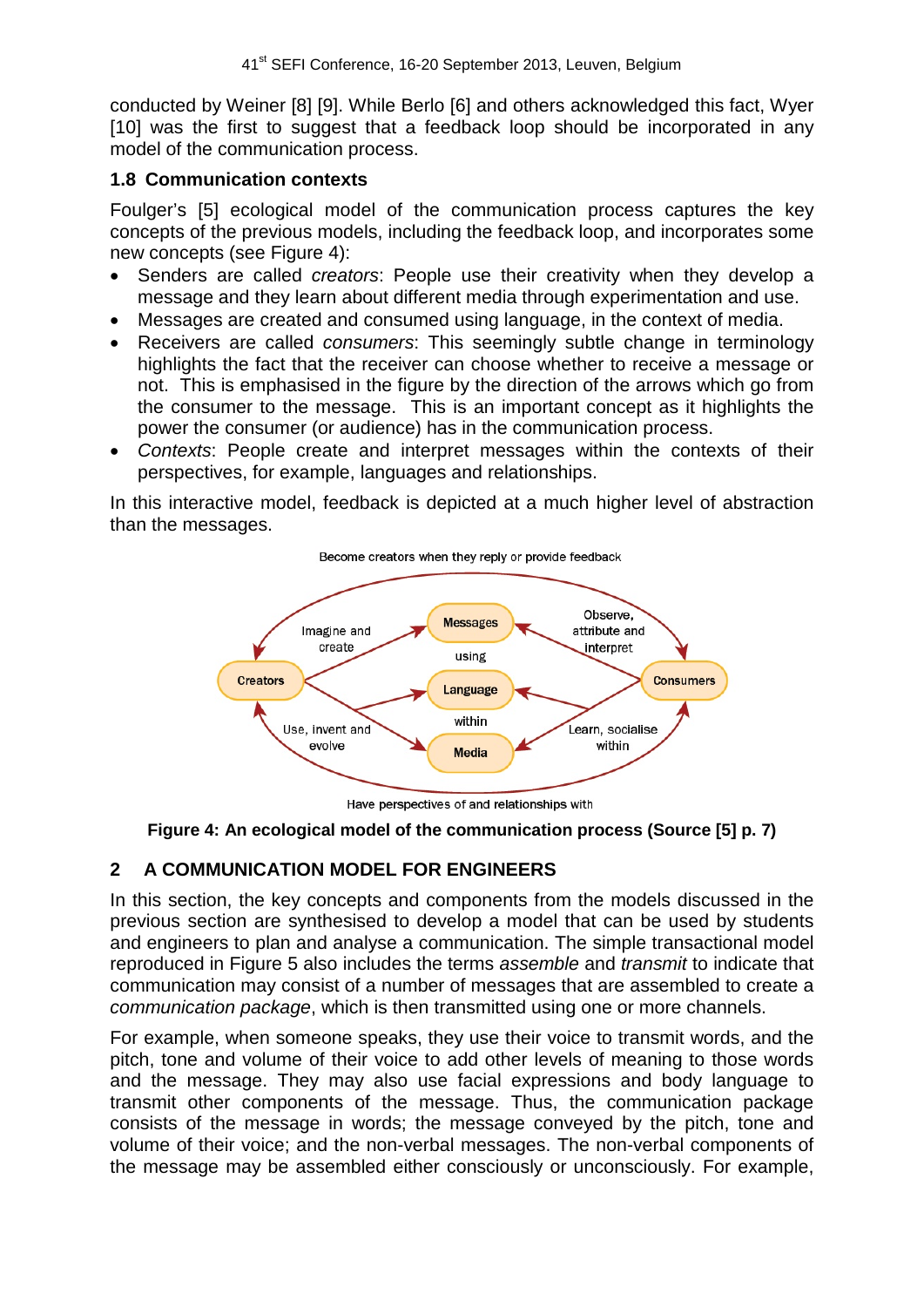the speaker may deliberately frown to convey the seriousness of a message, or they may be unaware that they are frowning.

For the same reason, the words *receive* and *interpret* were included at the consumer end of the model. This is because a consumer may receive different components of the message from different channels. These components have to be accessed, interpreted and synthesised to recreate the message(s). The aim of the creator is to ensure that all of the elements of a message are consistent, i.e. when the consumer interprets the non-verbal and other elements of the communication package they reinforce the main message. The alternative is that the consumer receives mixedmessages.



**Figure 5: A transactional communication model (Source [11] p. 215)**

In the model, a communication is mediated by a gatekeeper, may be affected by noise, and could be delayed, or unsuccessful, because the consumer may choose when, or if, to access the package.

Figure 6 shows the next stage in the development of the PCR model. A feedback loop has been added. It shows that while the roles of the people are reversed, the components are the same as the components in the initial communication. This type of two-way communication model is often called an *interactive model* and each person has two roles, i.e. creator and consumer. To avoid confusion they are called communicator A and communicator B in Figure 6.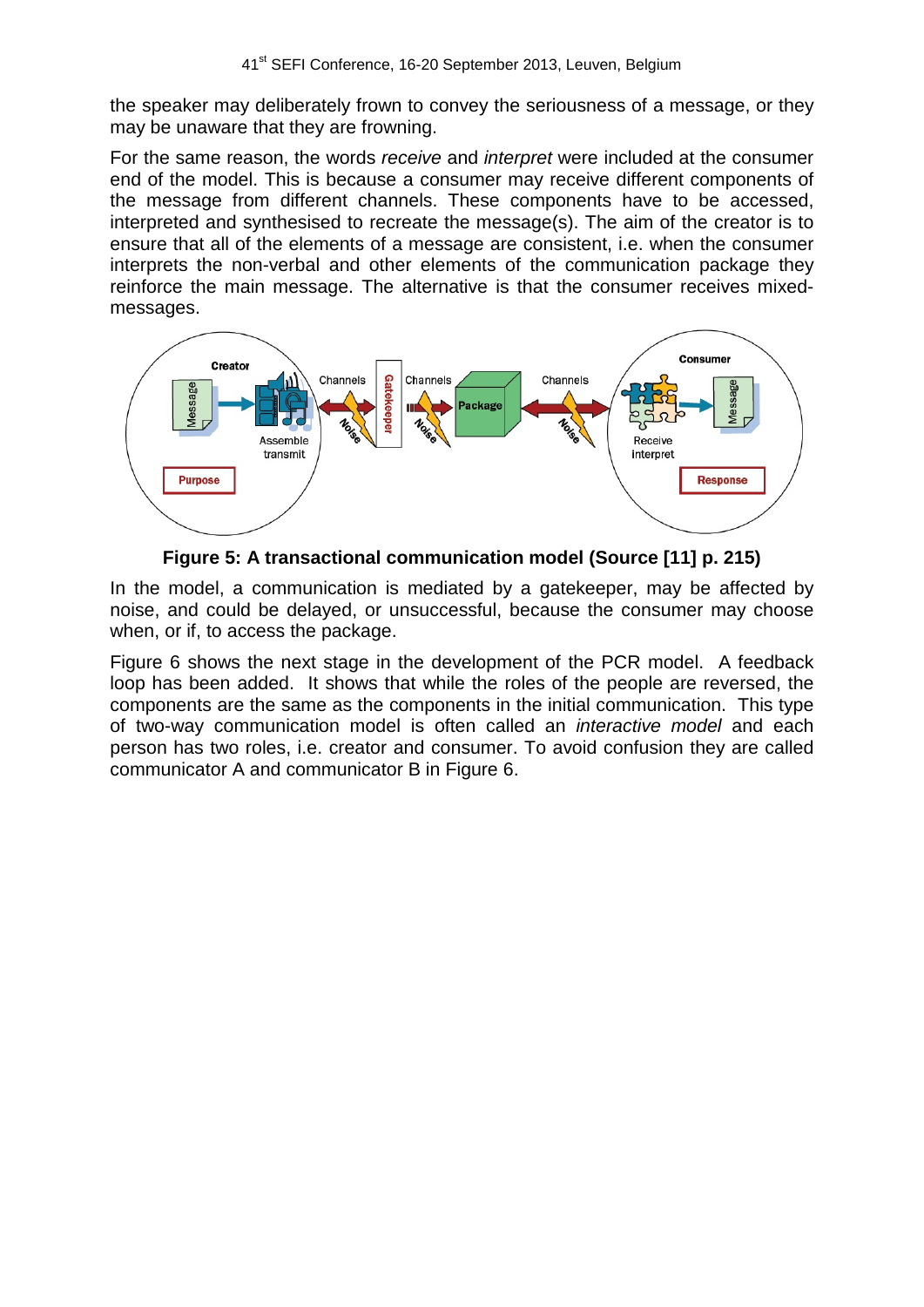

**Figure 6: The PCR Communication Model for engineers (Source [11] p. 215)**

Figure 6 also includes the contexts indentified by Foulger [5], as well as the contexts in which engineering work is undertaken. While the PCR Communication Model [11] shown in Figure 6 is by no means a universal model of the communication process, it is a useful framework for understanding engineering communications. PCR is an acronym for *Purpose — Communication — Response.*

There are ten components in the PCR Model, with the eight components of the *Communication package* sandwiched between the Purpose and the Response. To help students remember the eight components they can be described using some key words beginning with the letter 'C': *Creator, Communication package, Colleague (gatekeeper), Channel, Corruption (noise), Contexts, Connection and Consumer.* 

## **3 APPLYING THE PCR COMMINICATION MODEL**

The PCR Communication Model was developed to help students understand the communication process, and to help them plan their communications. Students can use the Model to explore and analyse examples of complex engineering communications such as: a contract for a large project; a set of design specifications; a set of construction plans; or a detailed plan for a full-day visit to a manufacturing plant by a delegation from a foreign country. By identifying all of the verbal, visual and non-verbal communication methods used in those communications, and the channels (including the senses) used to convey the messages in the communication package, students gain an appreciation of the importance of the planning phase of a communication, particularly a complex communication that consists of many messages and a number of communication channels.

The PCR Communication Model can also be used by students to plan and develop effective communication packages, including business letters, project reports, plans, models and presentations. When used as a planning tool, student's use their understanding of the PCR Communication Model to inform their work as they apply each step of the following ten-step process [11]: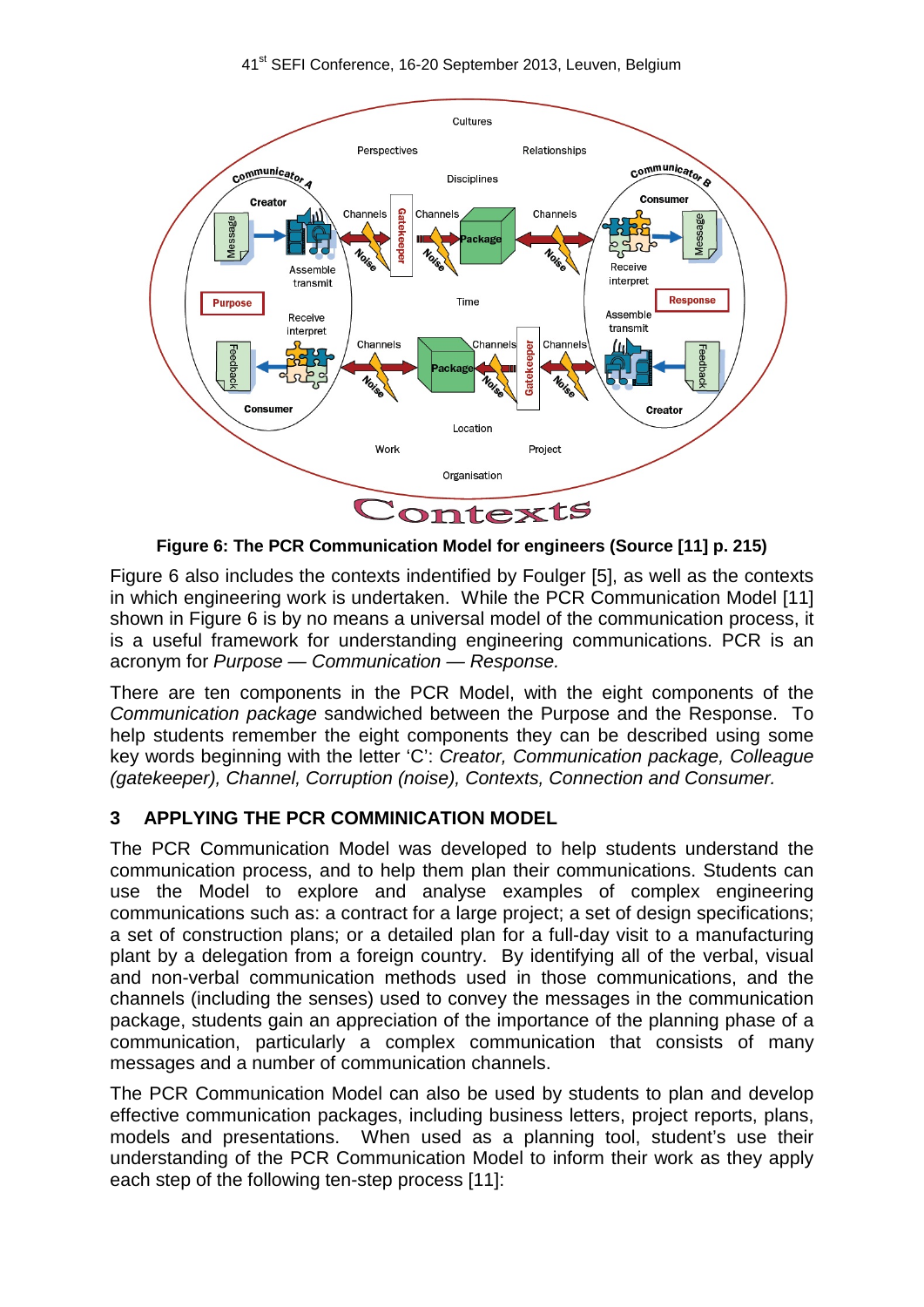41<sup>st</sup> SEFI Conference, 16-20 September 2013, Leuven, Belgium

- Step 1 *Define the purpose of the communication, including the desired response from the consumer*
- Step 2 *Identify the characteristics of the consumer*
- Step 3 *Define the timing and other business requirements for the communication*
- Step 4 *Consider the contexts in which the communication will occur*
- Step 5 *Identify and write drafts of the elements of the messages that are to be communicated*
- Step 6 *Select the most appropriate communication method, channel and media for each element of the message*
- Step 7 *Assemble the communication package*
- Step 8 *Forward the package to the gatekeeper for checking and approval*
- Step 9 *Deliver the package to the consumer*
- Step 10 *Provide an opportunity for the consumer to respond*

This ten-step checklist may be used for all types of communication; however, the size and type of the communication will dictate the complexity of each step. For example, while the process may be quite straightforward for a business letter, it is likely to be extremely complex for a tender proposal for a multi-million dollar project.

#### **4 SUMMARY AND ACKNOWLEDGMENT**

Engineers need a sound understanding of the communication process to enable them to communicate effectively with members of the engineering team, with people in other professions and, importantly, with members of the community. The PCR Communication Model was developed to enhance student understanding of the communication processes and contexts used by engineers. The components of the Model were discussed in detail and a ten-step process was provided to demonstrate how the PCR Communication Model may be used to plan a communication by engineering students and professional engineers.

Permission to publish extracts from [11] was obtained from John Wiley & Sons, Australia, the publishers of the text: *Engineering your future: an Australasian guide.*

### **REFERENCES**

- [1] Male, SA, Bush, MB, & Chapman, ES (2009), Identification of Competencies Required by Engineers Graduating in Australia, Proc. of the 20th Conference of the Australasian Association for Engineering Education: Engineering the Curriculum, Adelaide.
- [2] Lane, C (1932), *The Rhetoric of Aristotle: An Expanded Translation with Supplementary Examples for Students for Composition and Public Speaking.* Prentice–Hall, New Jersey.
- [3] Lasswell, H (1948), The Structure and Function of Communication in Society, in Bryson, L (ed), *The Communication of Ideas*, Jewish Theological Seminary of America, Institute for Religious and Social Studies, Harper, New York..
- [4] Shannon, C & Weaver, W (1949), *The Mathematical Theory of*